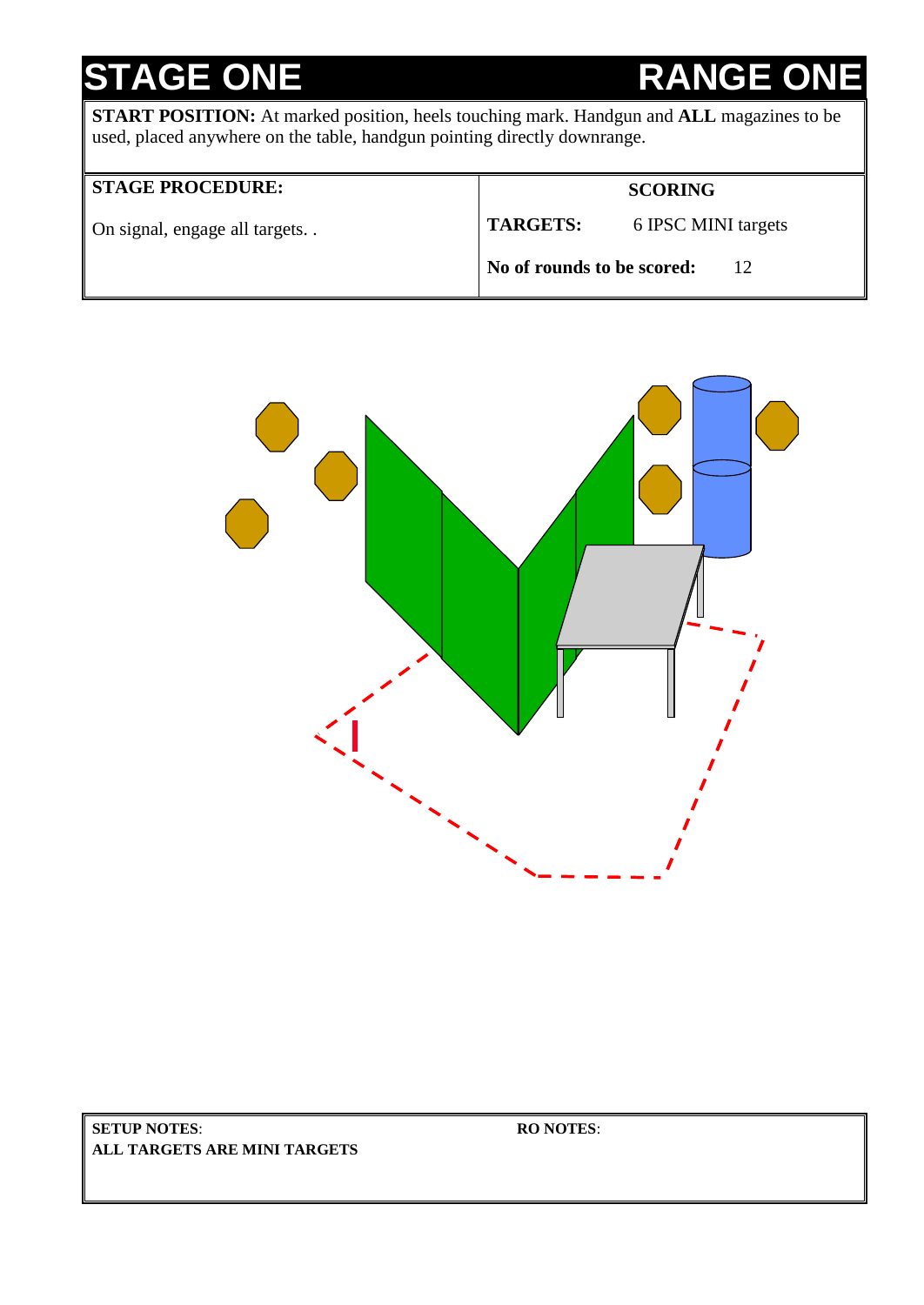# **STAGE TWO RANGE TWO**

**START POSITION:** Standing anywhere within the designated area.

| <b>STAGE PROCEDURE:</b>                                                                                                                  |                            | <b>SCORING</b>         |
|------------------------------------------------------------------------------------------------------------------------------------------|----------------------------|------------------------|
| On signal, engage all targets.<br>Centre target is a clamshell target activated by<br>felling either popper and remains visible at rest. | <b>TARGETS:</b>            | 5 IPSC, 2 IPSC poppers |
|                                                                                                                                          | No of rounds to be scored: | 12                     |



**SETUP NOTES**: **On left and right-side, only one target is visible from each port. Centre target is a clamshell target activated by felling either popper. It does NOT disappear at rest.**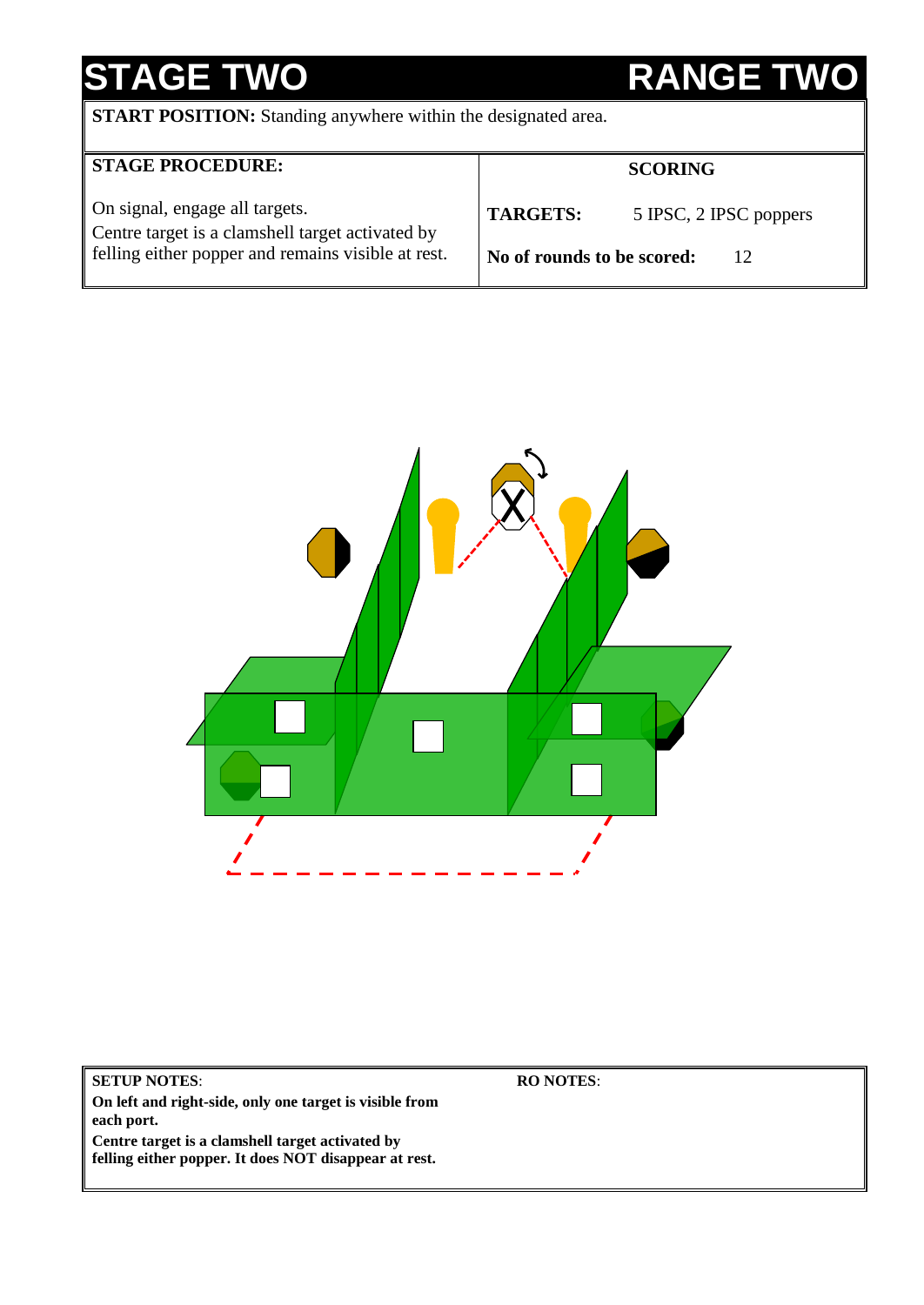# **STAGE THREE RANGE THR**

**START POSITION:** Standing at door with both hands holding handle.

| <b>STAGE PROCEDURE:</b>                                                                                                                                  | <b>SCORING</b>                                                                                                |
|----------------------------------------------------------------------------------------------------------------------------------------------------------|---------------------------------------------------------------------------------------------------------------|
| On signal, engage all targets.<br>Bobber target and double swinger targets are<br>activated by felling respective poppers and remain<br>visible at rest. | <b>TARGETS:</b><br>9 IPSC paper targets, 3 IPSC<br>poppers, 2 IPSC plates<br>No of rounds to be scored:<br>23 |



## **SETUP NOTES**:

**Bobber target and double swinger targets are activated by felling respective poppers and are NOT disappearing targets at rest.** 

**Door when opened only allows one side to be visible at a time.**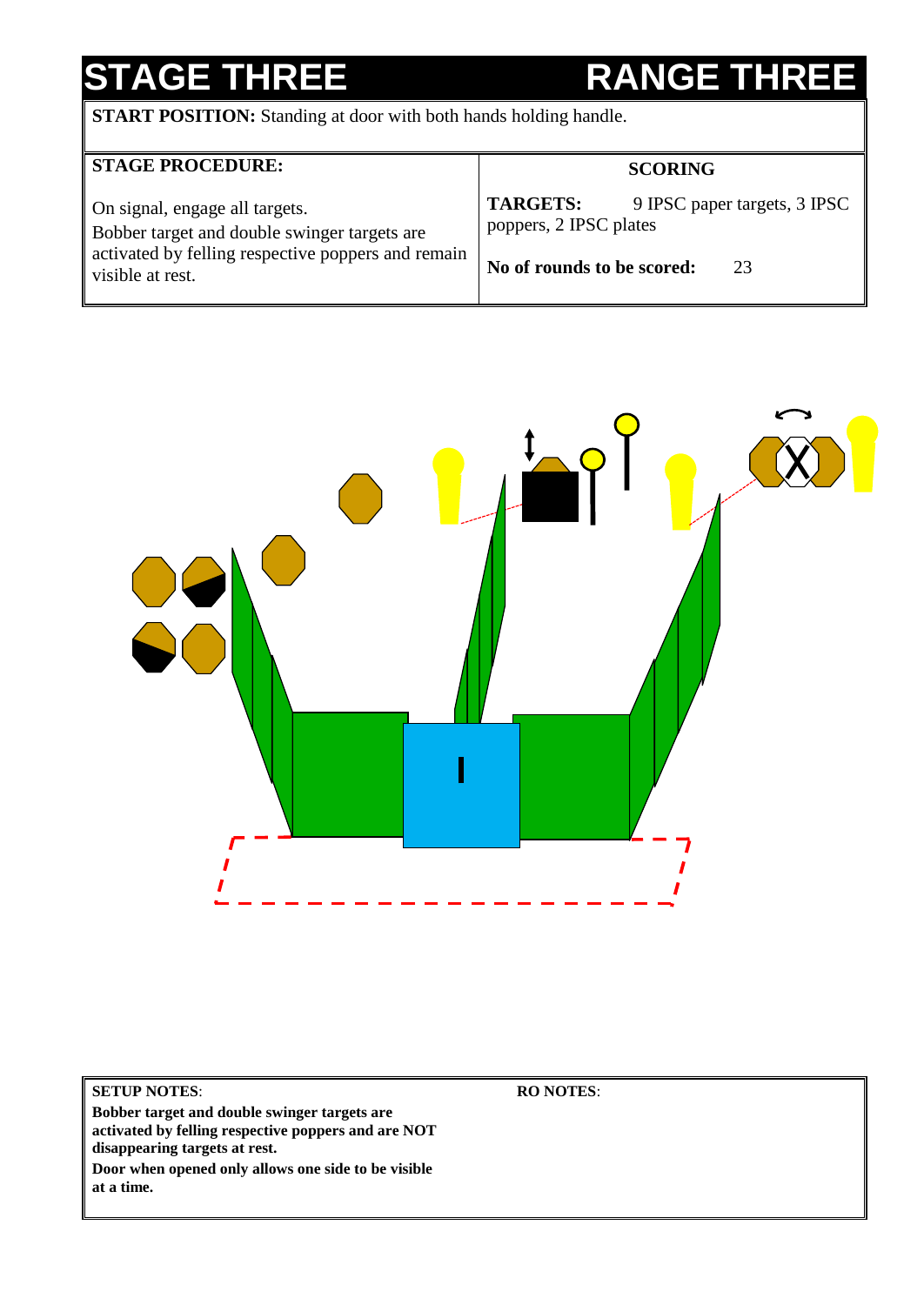# **STAGE FOUR RANGE FOUR**

**START POSITION:** At marked position, heels touching mark.

| <b>STAGE PROCEDURE:</b>                                                                                                                                                      | <b>SCORING</b>                                                                                                 |  |
|------------------------------------------------------------------------------------------------------------------------------------------------------------------------------|----------------------------------------------------------------------------------------------------------------|--|
| On signal, engage all targets.<br>Clamshell target activated by stomp plate,<br>swingers activated together by felling either<br>popper, all targets remain visible at rest. | <b>TARGETS:</b><br>10 IPSC paper targets, 2<br>IPSC poppers, 2 IPSC plates<br>No of rounds to be scored:<br>24 |  |



**SETUP NOTES**: **Clamshell target activated by stomp plate, swingers activated together by felling either popper,** 

**RO NOTES**:

**There are NO disappearing targets.**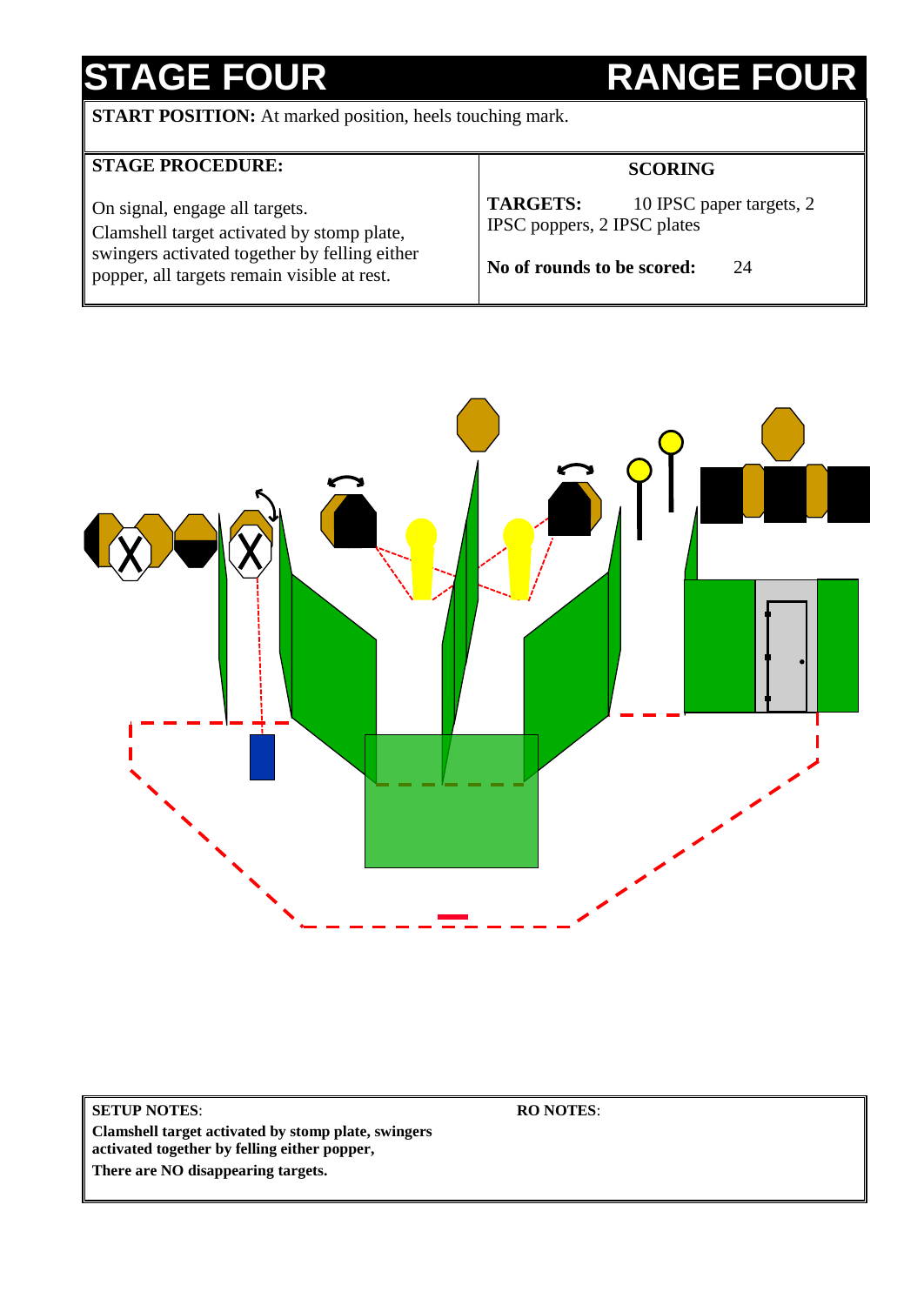# **STAGE FIVE RANGE FIVE**

**START POSITION:** Standing anywhere within the designated area.

| <b>STAGE PROCEDURE:</b>                                                                                                                                                                                                           | <b>SCORING</b>                                                                                                |  |
|-----------------------------------------------------------------------------------------------------------------------------------------------------------------------------------------------------------------------------------|---------------------------------------------------------------------------------------------------------------|--|
| On signal, engage all targets.<br>Drop turner and swinger targets are activated by<br>felling respective poppers. Swinger target does<br>NOT disappear; drop turner targets disappear and<br>do not attract penalties for misses. | <b>TARGETS:</b><br>11 IPSC paper targets, 5<br>IPSC poppers, 1 IPSC plate<br>No of rounds to be scored:<br>28 |  |



## **SETUP NOTES**:

**Drop turner and swinger targets are activated by felling respective poppers. Swinger target does NOT disappear, drop turner targets disappear and do not attract penalties for misses. Barrier near drum has a door that competitors are required to pass through. Door opens away from** 

**competitor from left side of stage.**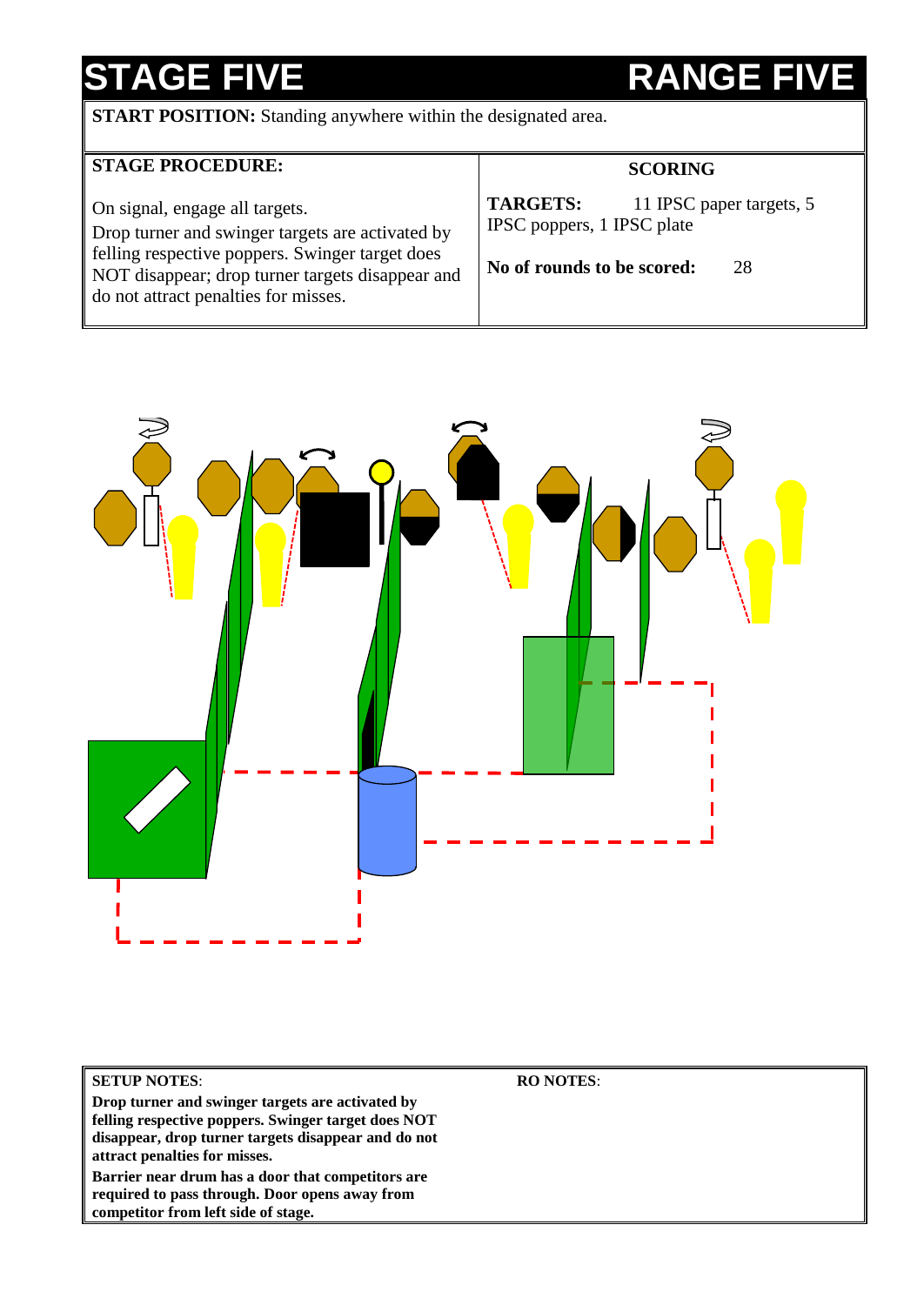## **STAGE SIX BETAGE SIX START POSITION:** At marked position, heels touching mark. **STAGE PROCEDURE:** On signal, engage all targets. **SCORING TARGETS:** 6 IPSC paper targets **No of rounds to be scored:** 12



**SETUP NOTES**: **Left and right targets are not visible from in front of low barricade. Centre 4 target array is on the ground behind the low barricade and only visible when competitor is at the low barricade. RO NOTES**: **E SEVEN RANGE SEVEN START POSITION:** Standing anywhere within the designated area.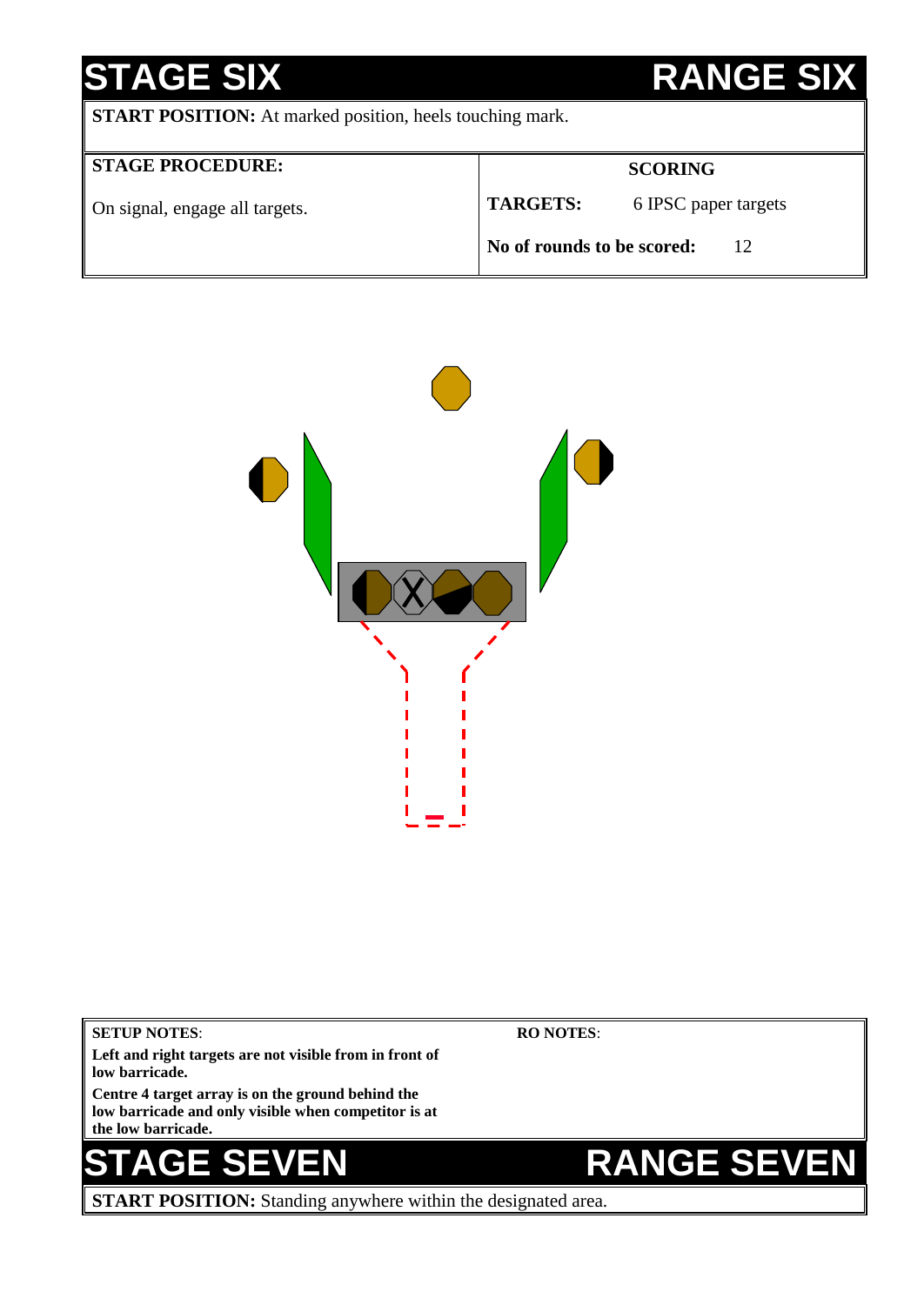## **STAGE PROCEDURE:**

On signal, engage all targets. Felling popper activates moving targets which remain visible at rest by opening flap in right port. Moving targets are behind cover until activated.

## **SCORING**

TARGETS: 11 IPSC paper targets, 1 IPSC poppers, 1 IPSC plate

**No of rounds to be scored:** 24



### **SETUP NOTES**:

**Felling popper activates moving targets which remain visible at rest by opening flap in right port. Moving targets are behind cover until activated.**

**START POSITION:** Standing anywhere within the designated area.

## **RO NOTES**:

## **STAGE EIGHT RANGE EIGHT**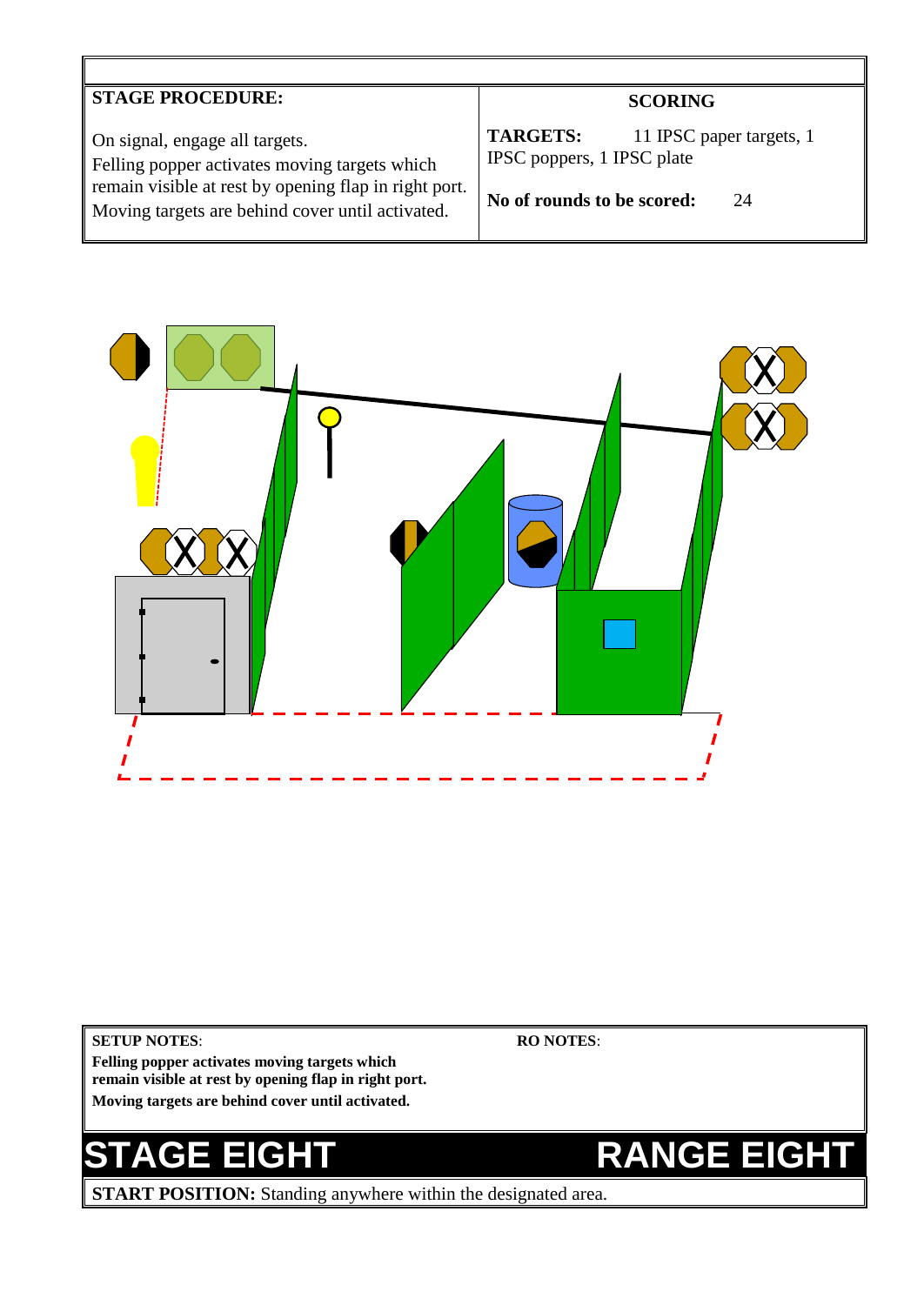## **STAGE PROCEDURE:**

On signal, engage all targets. Felling popper activates swinging target which does NOT disappear at rest.

## **SCORING**

**TARGETS:** 11 IPSC paper targets, 5 IPSC poppers, 2 IPSC plates

**No of rounds to be scored:** 29



**SETUP NOTES**: **Felling popper activates swinging target which does NOT disappear at rest.**

**RO NOTES**:



**START POSITION:** Standing anywhere within the designated area. Handgun is chamber *and* magwell *EMPTY* and all magazines are on belt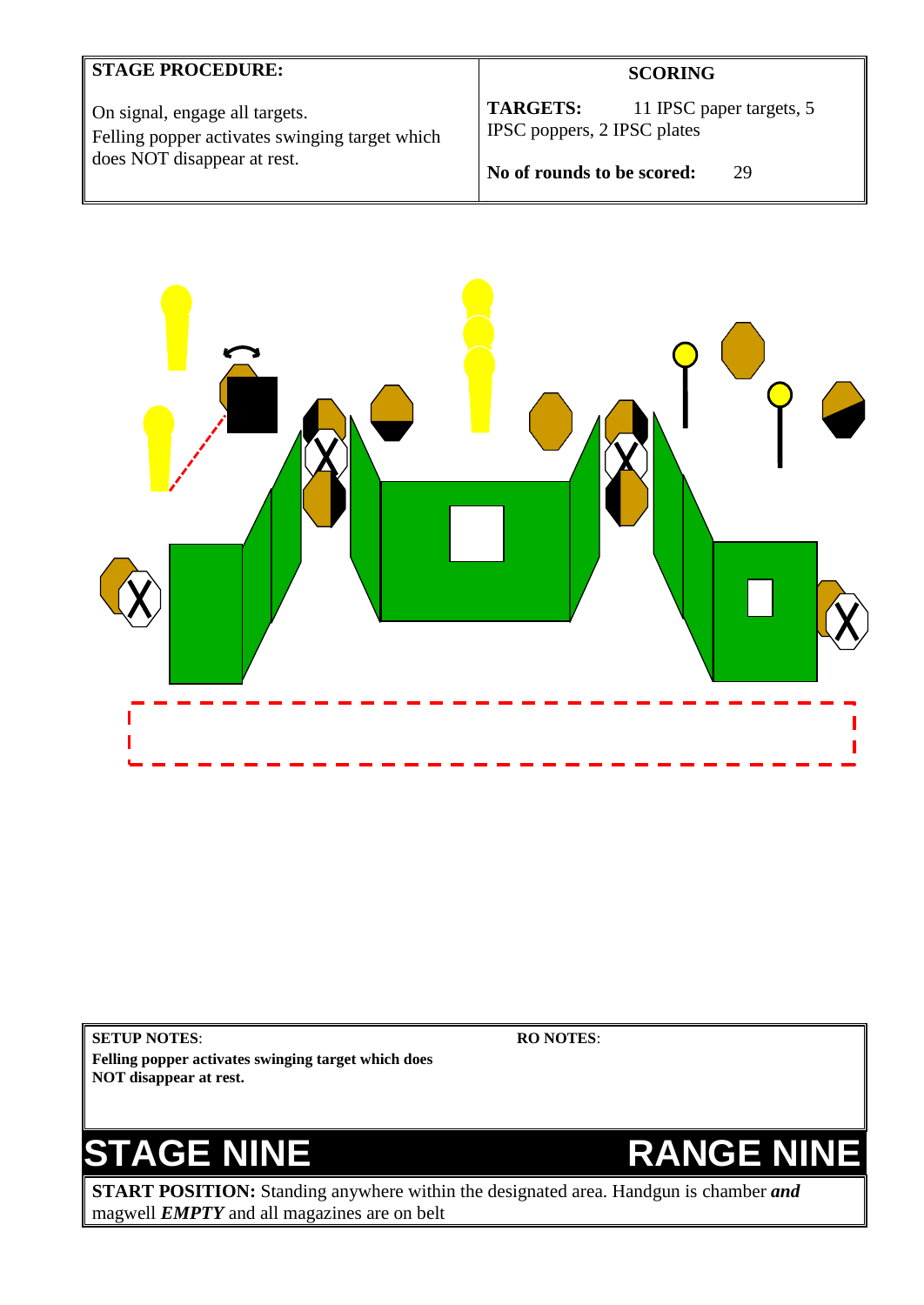## **STAGE PROCEDURE:**

On signal, engage all targets. Clamshell and swinger targets are activated by felling popper and do NOT disappear at rest.

## **SCORING**

**TARGETS:** 5 IPSC paper targets, 1 IPSC popper, 1 IPSC plate

**No of rounds to be scored:** 12



**SETUP NOTES**:

**Clamshell and swinger targets are activated by felling popper and do NOT disappear at rest.**

# **STAGE TEN RANGE TEN**

**START POSITION:** Standing at drum with hands placed on 'X' mark.

**STAGE PROCEDURE: SCORING**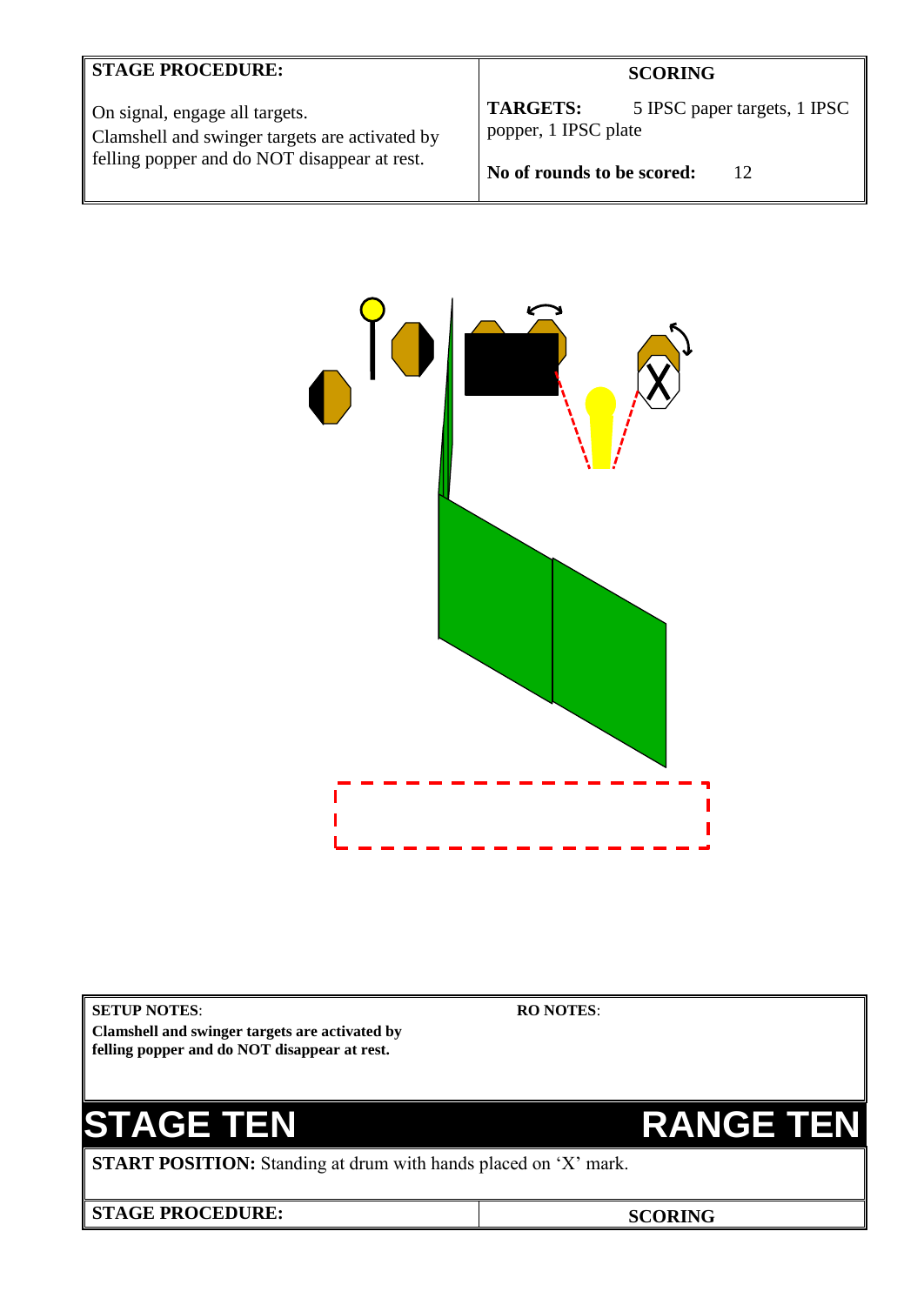On signal, engage all targets **STRONG** hand **ONLY**.

mini poppers

**TARGETS:** 5 IPSC paper targets, 2 IPSC

**No of rounds to be scored:** 12



**Rear most poppers and paper target are IPSC MINI targets and must be placed a minimum of 2 metres behind closest full IPSC Target.**

**RO NOTES**:

## **STAGE ELEVEN RANGE ELEVEN**

**START POSITION:** Standing at table with hands **FLAT** on 'X' marks. Handgun is placed on the table.

**STAGE PROCEDURE:** SCORING

**TARGETS:** 6 IPSC paper targets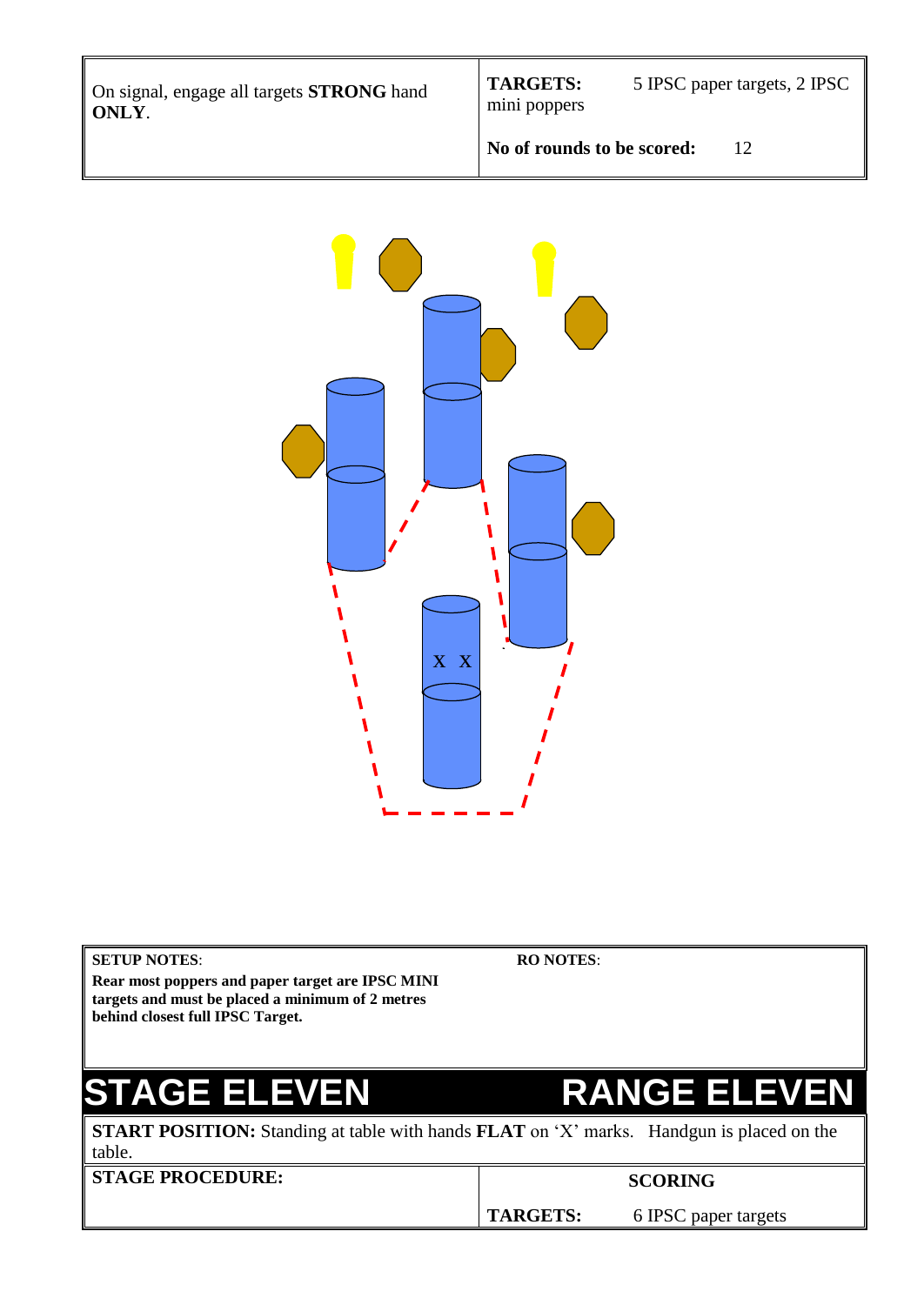

## **SETUP NOTES**:

**RO NOTES**:

**High targets are to be setup to ensure no 'shoot throughs' occur when lower targets are engaged.**

**STAGE TWELVE FRANGE TWELVE** 

**START POSITION:** Handgun is chamber empty/magazine inserted and placed on marked position pointing directly downrange. All magazines are on the belt.

**STAGE PROCEDURE:** SCORING